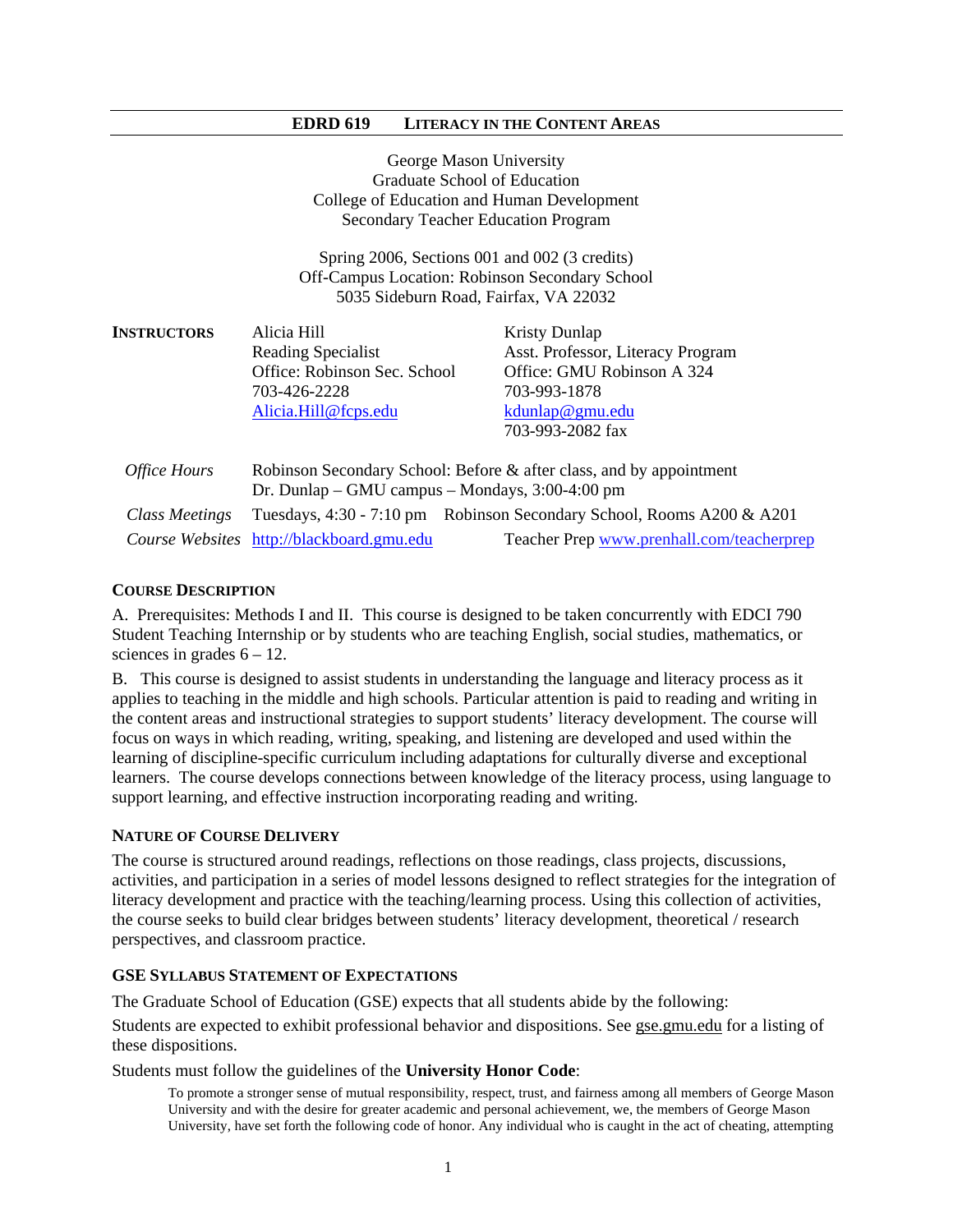to cheat, plagiarizing, or stealing will be brought forth before a council of their peers. In the event that the individual is found guilty, he or she will be punished accordingly.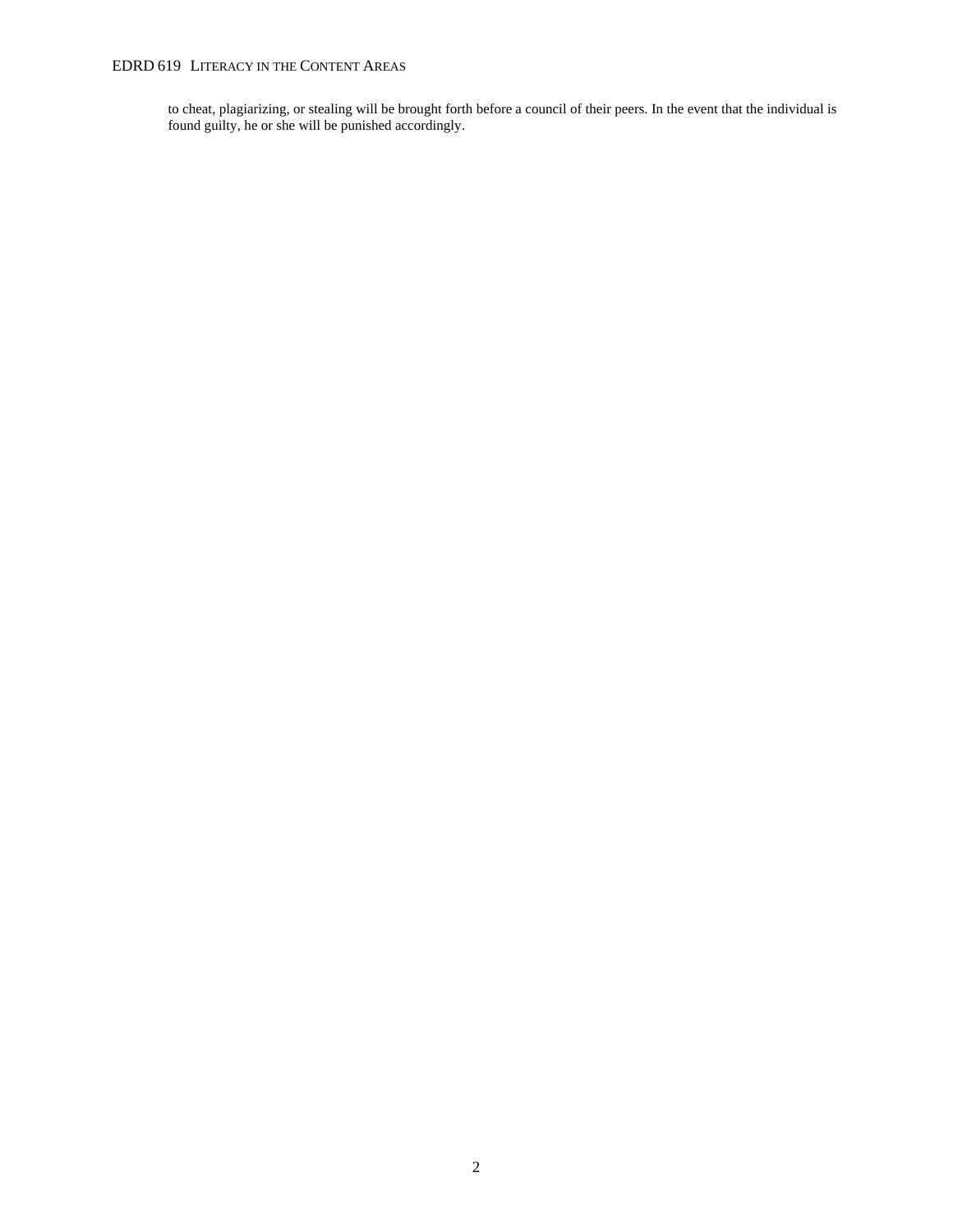For further information, please refer to the University Catalog or Website at http://www.gmu.edu/catalog/apolicies/#TOC\_H12 for the full honor code.

Students must agree to abide by the university policy for Responsible Use of Computing. See http://mail.gmu.edu and click on Responsible Use of Computing at the bottom of the screen. Students with disabilities who seek accommodations in a course must be registered with the GMU Disability Resource Center (DRC) and inform the instructor, in writing, at the beginning of the semester. See www.gmu.edu/student/drc or call 703-993-2474 to access the DRC.

## **STUDENT OUTCOMES**

The following objectives have been established for the course:

- 1. Students will explore and explain the role of literacy in learning the content areas.
- 2. Students will be introduced to and use strategies that middle/high school students can apply to successfully comprehend, interpret, evaluate, and appreciate content-related texts.
- 3. Students will design reading and writing instruction that supports students' literacy development in middle and high school classrooms.
- 4. Students will create instructional goals and activities appropriate for students' active learning through interaction with print, media, and computer texts.
- 5. Students will develop content area curriculum that integrates reading, writing, speaking, and listening using multiple media forms throughout students' learning experiences.
- 6. Students will adapt instruction to accommodate secondary students' varying degrees of literacy and linguistic proficiency.
- 7. Students will assess print and non-print media and adapt it for effective instruction for a diverse student population.
- 8. Students will integrate appropriate texts for instruction into the curriculum of their respective content areas, e.g., adolescent literature, trade books, and Internet resources.

# **Required Texts:**

 Fisher, D., & Frey, N. (2004). *Improving Adolescent Literacy: Strategies at Work.* Pearson. [this package includes access to a website resource at no additional charge] ISBN 0132230496

Texts for specific subject area disciplines. Students will need one text pertinent to their licensure area or teaching assignment:

| English                                                                                      | Gallagher, K. (2004). Deeper Reading: Comprehending Challenging Texts, 4-12.      |                    |
|----------------------------------------------------------------------------------------------|-----------------------------------------------------------------------------------|--------------------|
|                                                                                              | Stenhouse.                                                                        | ISBN 1-57110-384-8 |
| Barton, M.L., & Heidema, C. (2002). Teaching Reading in Mathematics: A<br><b>Mathematics</b> |                                                                                   |                    |
|                                                                                              | Supplement to Teaching Reading in the Content Areas. 2 <sup>nd</sup> ed. McREL.   |                    |
|                                                                                              |                                                                                   | ISBN 1-893476-04-9 |
| Barton, M.L., & Jordan, D. (2001). Teaching Reading in Science: A Supplement to<br>Science   |                                                                                   |                    |
|                                                                                              | Teaching Reading in the Content Areas. McREL.                                     | ISBN 1-893476-03-0 |
| Social Studies                                                                               | Allen, J., & Landaker, C. (2005). Reading History: A Practical Guide to Improving |                    |
|                                                                                              | Literacy. Oxford University Press.                                                | ISBN 0195165969    |

## **Recommended Texts / Professional References:**

| Allen, J. (2004). <i>Tools for Teaching Content Literacy</i> . Stenhouse.               | ISBN 1-57100-380-5 |  |
|-----------------------------------------------------------------------------------------|--------------------|--|
| Buehl, D. (2001). Classroom Strategies for Interactive Learning. (2nd ed.). Newark, DE: |                    |  |
| International Reading Association.                                                      | ISBN 0-87207-284-3 |  |

Additional readings will be provided via electronic reserve and handouts.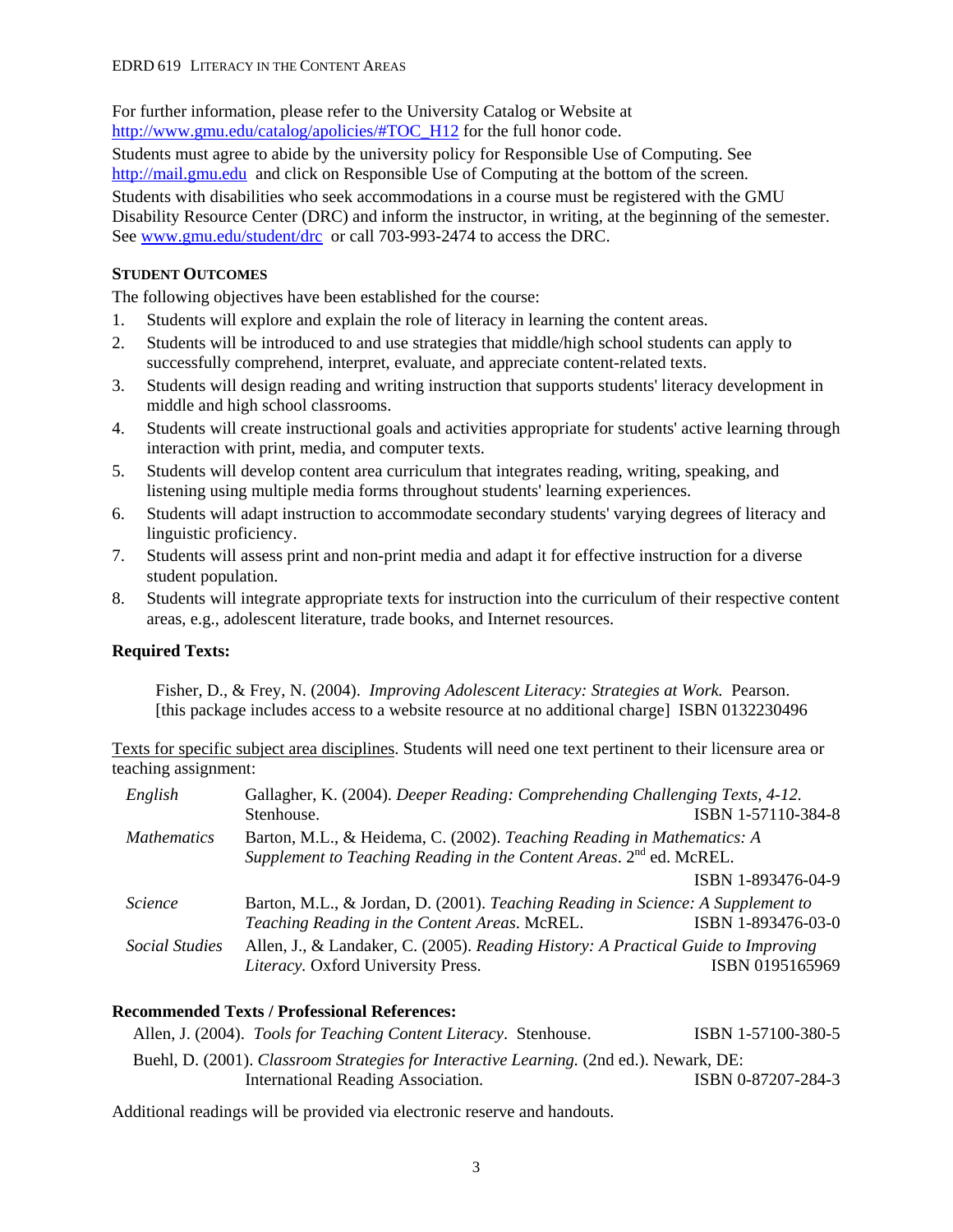# **COURSE REQUIREMENTS**

## **Attendance and In-Class Responses to Reading Assignments**

Attendance is critical; class time will provide opportunities for (1) demonstration of effective, researchbased literacy strategies, (2) participation in hands-on activities, (3) discussions and analyses of research and theory on literacy, and (4) reflection on readings, class activities and assignments. Students are expected to be consistently well-prepared to participate actively in class. **Weekly.** 

## **Classroom-Based Assignments**

Each student enrolled in EDRD 619 is required to complete a minimum of 15 hours of classroom work in an accredited middle/high school. During EDRD 619, this work generally occurs in the classroom where students are placed for their student teaching or internship, or the classroom of a teacher with a provisional license. The specific classroom-based assignments focus on various aspects of literacy. Class participants will:

- analyze a textbook excerpt or text sample using a readability formula
- select a passage and prepare notes for demonstrating a thinking-aloud reading comprehension process to students
- create and administer a survey or inventory to examine the literacy interests and learning behaviors of adolescents
- compile an annotated bibliography of print and non-print materials suitable for a unit of study
- describe the range of literacies in your content area by observing and focusing closely on the work of 3 representative students
- implement 4 literacy strategies in the classroom, analyze effectiveness, and reflect on revisions and adaptations
- demonstrate at least one literacy strategy tried out with your students to EDRD 619 classmates
- design a lesson for classroom implementation incorporating appropriate literacy strategies

Information about each of these assignments will be provided in class. Individual, word-processed, classroom-based assignments should be completed by the **dates specified on the class schedule**.

# **Literacy Strategy Notebook**

The Literacy Strategy Notebook is an organized resource notebook of practical ideas, effective literacybased strategies, and lists of resources to aid planning of instruction. The intent is to create a basic collection of potentially useful strategies, activities, and resources that are literacy-based and contentrelated in a format that could be expanded during future teaching semesters. Suggested categories for sections and tabs: before-, during-, and after- strategies; vocabulary; prior / background knowledge; read-alouds; book lists; graphic organizers; previews or warm-ups; and information organizers. Further guidelines will be provided during the course. The Literacy Strategy Notebook is *due April 25.*

## **Position Statement on Content-Specific Literacy**

The purpose of the position statement assignment is to synthesize theory, research, and best practice from course readings, activities, and assignments into a coherent statement of philosophy and action on adolescent literacy in students' content area. The position statement may be done in several different formats, but in general, all formats should include a well-organized presentation of key points, support from theory and research, and specific recommendations for the integration of literacy strategies in the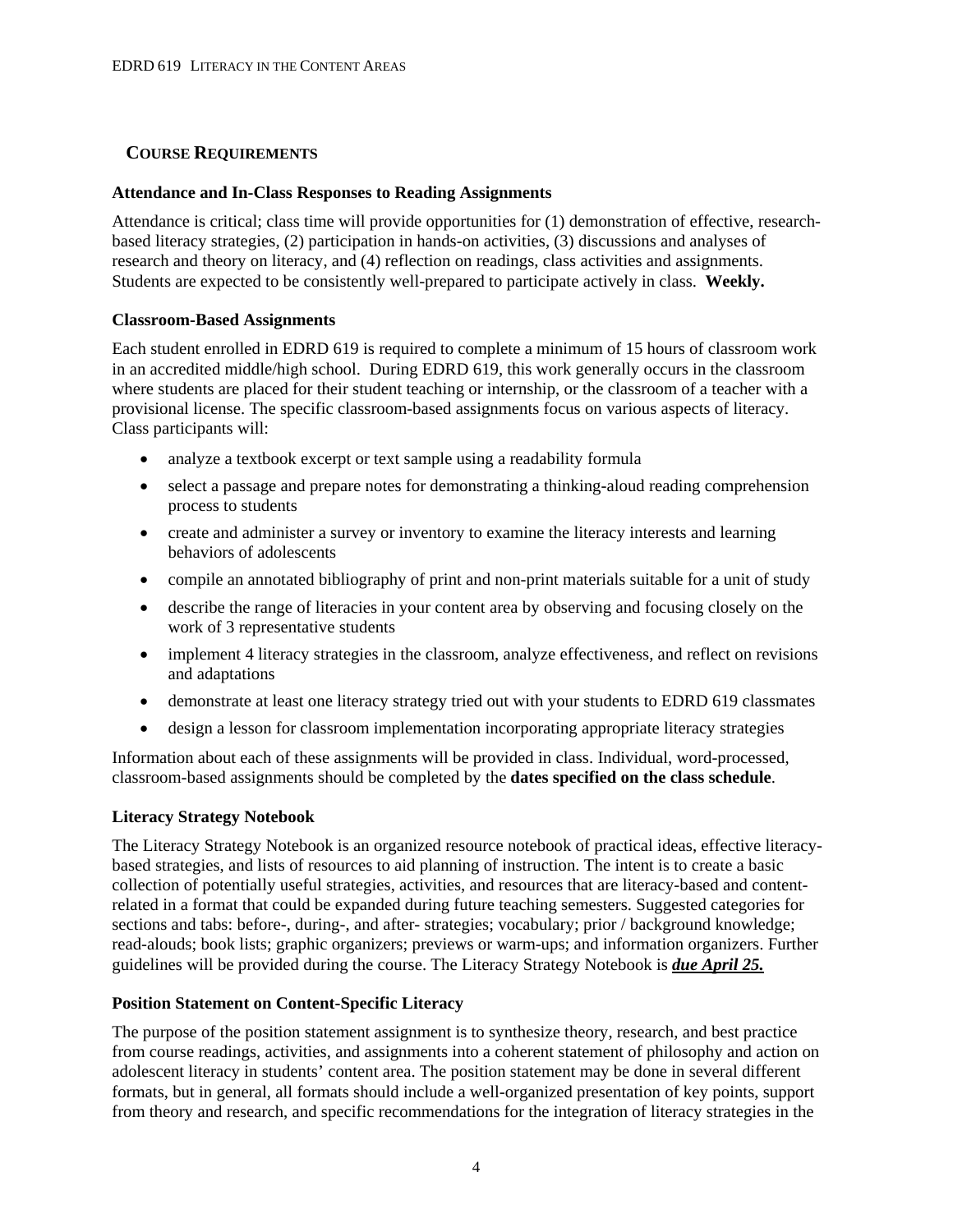content area. Further guidelines will be provided during the course. Responses to guiding questions for the position statement are *due April 25,* and the final position statement is *due May 9.*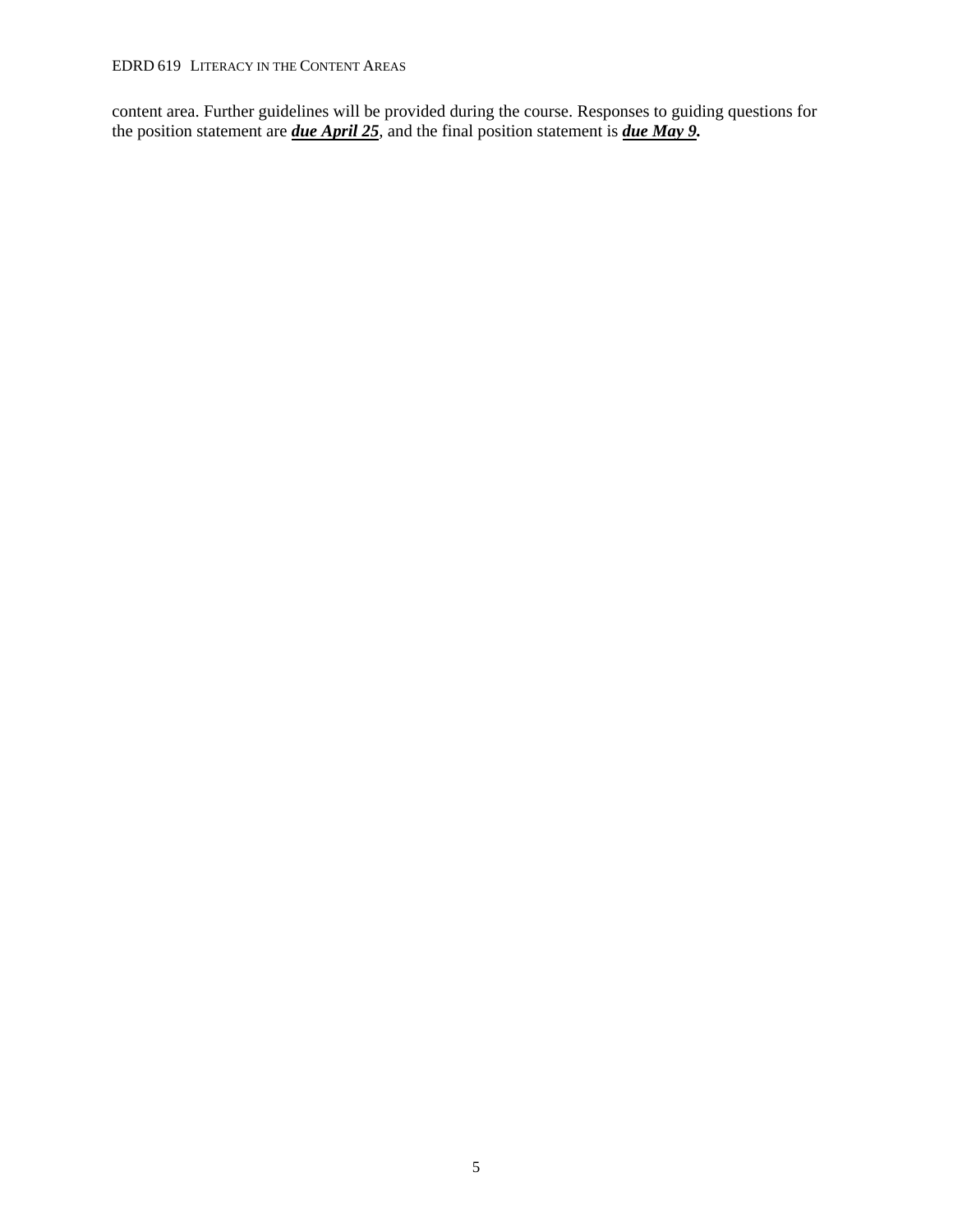| <b>Assignments</b>                                        | <b>Due Dates</b>                         | <b>Points</b> |
|-----------------------------------------------------------|------------------------------------------|---------------|
| In-Class Responses to Reading Assignments                 | Weekly                                   | 50            |
| <b>Classroom-Based Assignments</b>                        |                                          |               |
| Text Excerpt $-$ Readability $+$ Reflection               | Febr 14                                  | 25            |
| Think-Aloud                                               | Febr 21                                  | 25            |
| Literacy Survey / Reading Inventory                       | Survey Draft - Febr 28<br>Final - Mar 14 | 35            |
| Text Set with Shared Reading<br>(+ posting on Blackboard) | Mar 7                                    | 35            |
| Three Representative Students                             | Mar 21 or 28                             | 40            |
| Four Literacy Strategies Implementation +<br>Analyses     | May 2                                    | 40            |
| Literacy Strategy Demonstration + Handout                 | Mar 14, 21, 28,<br>Apr 4                 | 25            |
| Content – Specific Lesson Design                          | Apr 18                                   | 25            |
| <b>Literacy Strategy Notebook</b>                         | Apr 25                                   | 50            |
| Position Statement on Content-Specific Literacy           | Response to Qs-Apr 25<br>Final - May 9   | 50            |
| <b>Total Points</b>                                       |                                          | 400           |

It is recommended that students retain copies of all course products to document their progress through the Secondary Education Program. Selected products from this course (content-specific lesson with literacy connection, position statement on content-specific literacy, and selected classroom-based assignments) may be included in students' portfolios for the M.Ed. program and may also become part of professional portfolios used for job placement.

# **Grading Scale**

| $A+$  | 98 - 100% |
|-------|-----------|
| A     | 94 - 97   |
| $A -$ | $90 - 93$ |
| $B+$  | 87 - 89   |
| B     | 83 - 86   |
| B-    | $80 - 82$ |
| C     | 70 - 79   |
| F     | Below 70% |

Grades of A+, A, and A- in this course are earned by students who do exemplary, distinguished work.

The "A" student participates actively and thoughtfully in class discussions and activities; completes all course readings and assignments in a timely and professional way; shows coherence and thoroughness in lesson planning; writes well-organized responses and strategy descriptions; consistently demonstrates the ability to make connections between theory and practice; and meets the general requirements and guidelines of the course, as listed below.

6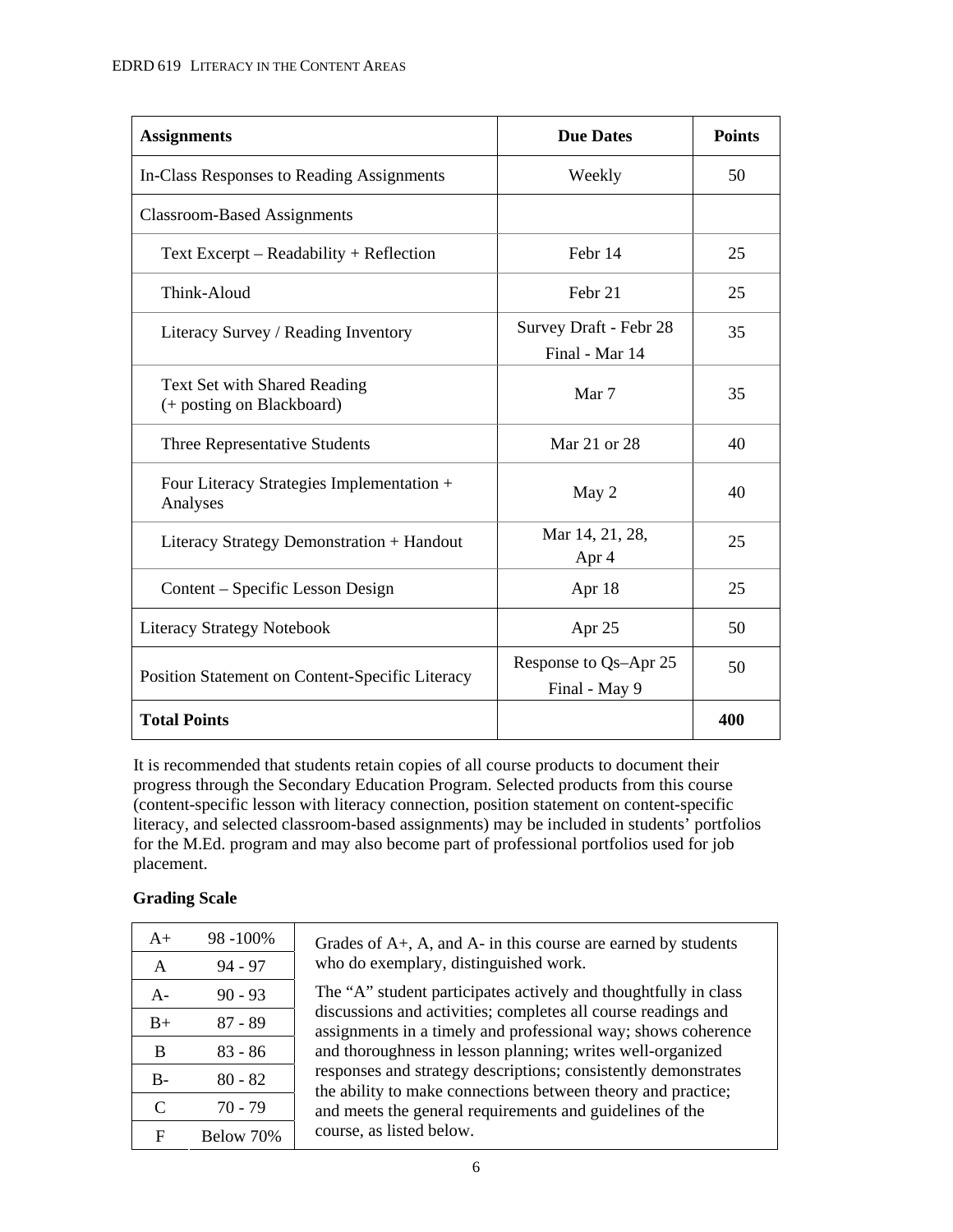<u> 1989 - Johann Barn, mars eta bainar eta idazlea (</u>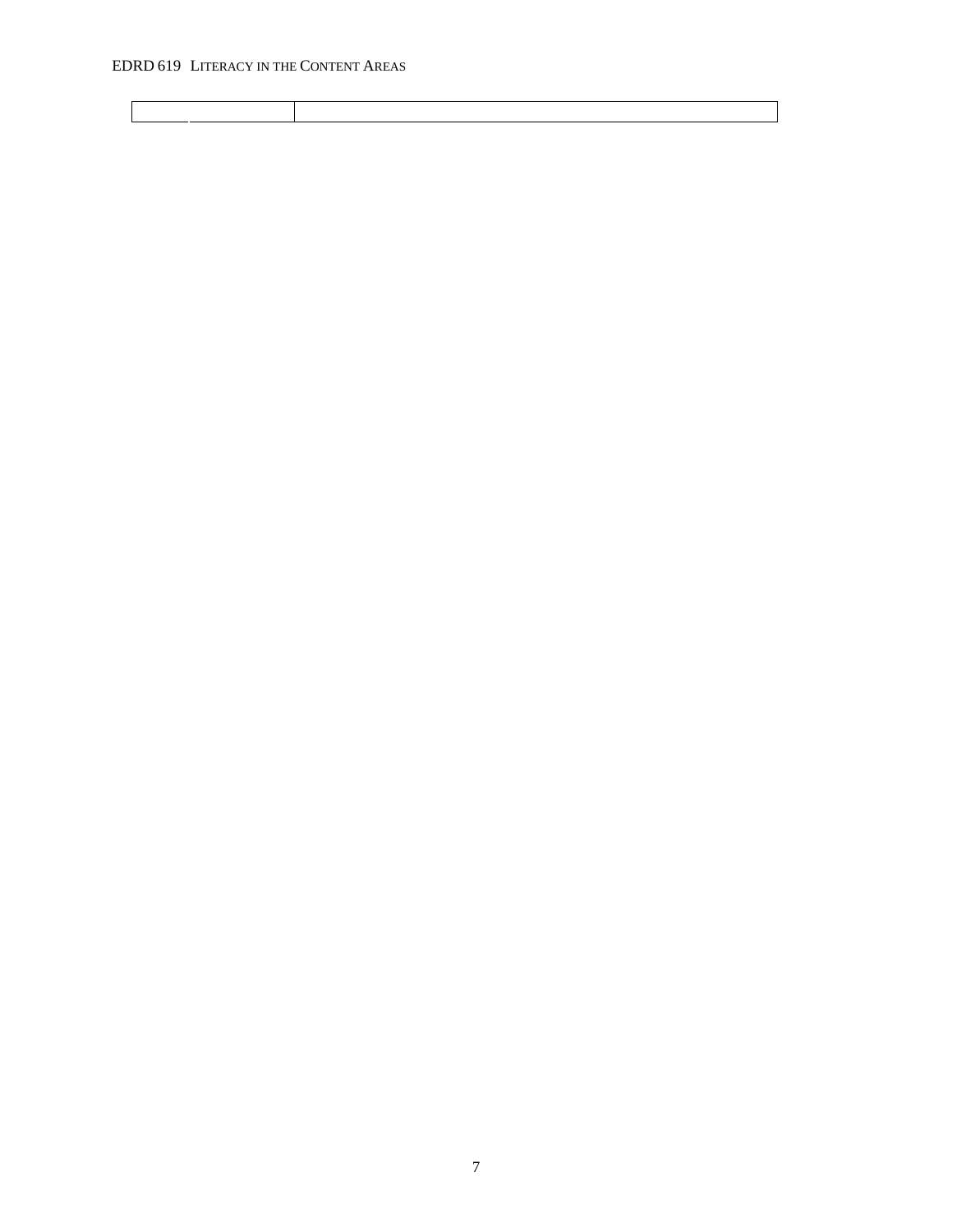## **GENERAL REQUIREMENTS**

- 1. The completion of all readings assigned for the course is assumed. Because the class will be structured around discussion and small group activities pertaining to literacy in middle and high school classrooms, it is important for students to keep up with the readings and participate in class activities.
- 2. Class attendance is important. If, due to an emergency, students cannot be in class, they should make every effort to contact the instructor and leave a message. If students miss two classes, they should plan to consult with the instructor for an additional assignment or assignments. Late arrivals or early departures are considered as partial absences.
- 3. It is expected that assignments will be turned in on time (the beginning of the class in which they are due). However, it is recognized that graduate students may occasionally have serious circumstances arise that prevent the completion of work by the assigned due date. If such a dilemma arises, students should make every effort to contact the instructor in advance.
- 4. The university requires that all pagers and cell phones be turned off before class begins.

## **ELECTRONIC REQUIREMENTS**

*Email:* Students must have access to email and the internet, either at home, work or GMU campus. GMU provides students with free email accounts which must be accessed for information sent from the university or the Graduate School of Education. Go to http://mason.gmu.edu/ for information on accessing email.

*Blackboard:* Students will also be expected to access Blackboard for pertinent course documents. Blackboard can be accessed by going to http://blackboard.gmu.edu.

*Textbook Supplementary Website*: Students purchasing the Fisher and Frey text ISBN 0132230496 from the GMU bookstore will have access to the Merrill Teacher Prep website at no additional charge: www.prenhall.com/teacherprep Technical Support is available at 1-800-677-6337.

*Electronic Reserves:* Using the following link to search Electronic Reserves: http://oscr.gmu.edu/cgibin/ers/OSCRgen.cgi Click on "Search Electronic Reserves." In "Select a Course," look in the drop down menu and select EDRD 619. In "Select an Instructor," find Kristy Dunlap. Enter the password that will be shared during a class session. Do not use spaces or caps. Click the Submit button. Read the instructions at the top, then scroll down until the article sought is located. Click on the icon to download the article. After entering your G-number, you can download and print your own copies.

## **GUIDELINES FOR WRITTEN ASSIGNMENTS**

All written assignments prepared outside of class will be evaluated for content and presentation as graduate-level writing. The American Psychological Association (APA) style will be followed for all written work. All written work unless otherwise noted must be completed on a word processor and should be proofread carefully. (Use spell check!) If students are not confident of their ability to catch errors, it is often helpful to have another person proofread the written work. When in doubt, students should check the APA manual. Portions of the APA manual appear at the Style Manuals link on the GMU library web guide at http://library.gmu.edu/resources/edu/.

Expectations of Students in EDRD 619:

- Present ideas in a clear, concise, and organized manner. (Avoid wordiness and redundancy.)
- Develop points coherently, definitively, and thoroughly.
- Refer to appropriate authorities, studies, and examples to document where appropriate. (Avoid meaningless generalizations, unwarranted assumptions, and unsupported opinions.)
- Use correct capitalization, punctuation, spelling, and grammar.

The University Writing Center (Robinson A114) 703-993-1200 is a free writing resource open to everyone involved in the George Mason community, including graduate students. The Writing Center offers individual, group, and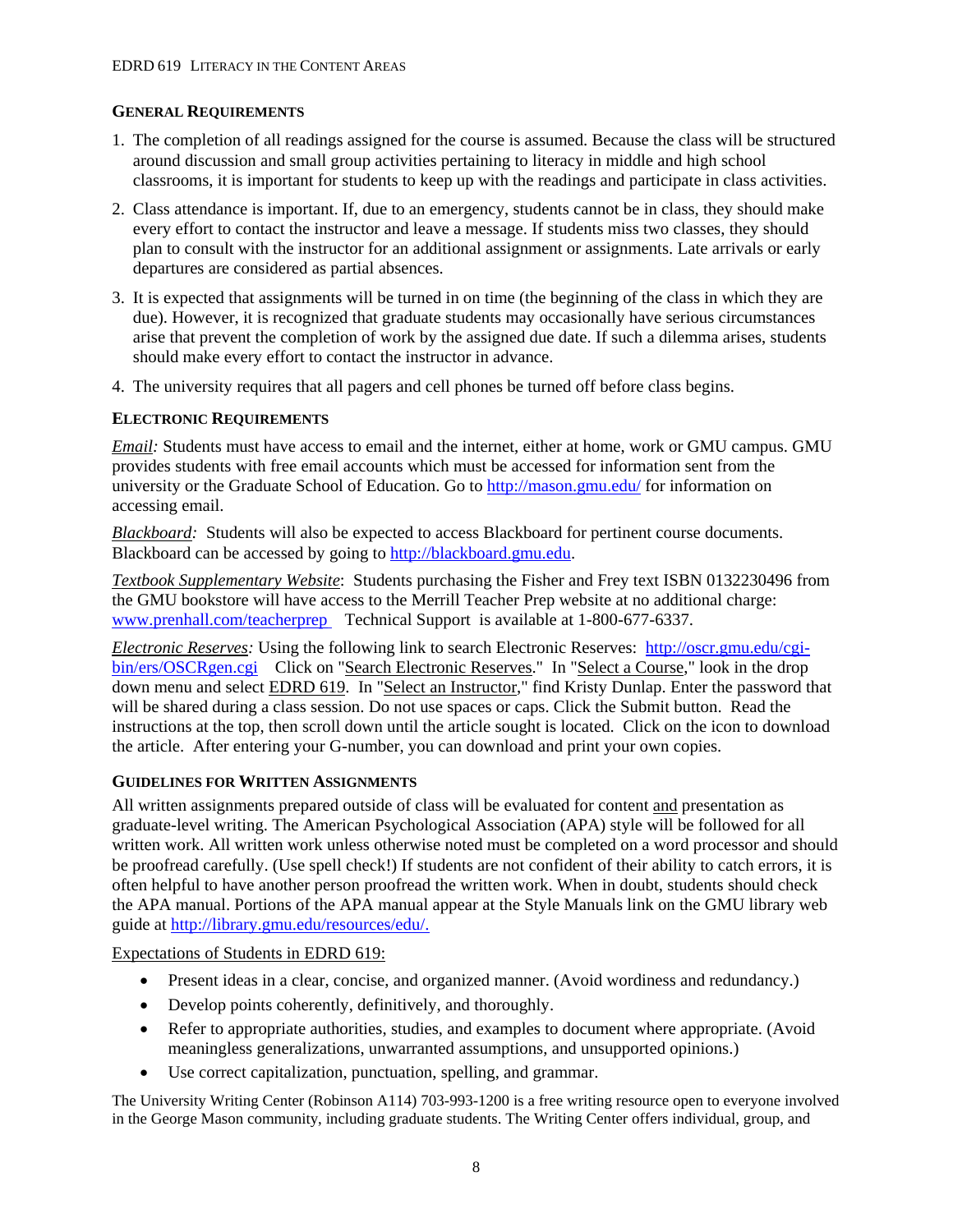online tutoring sessions in a comfortable, supportive atmosphere. GMU students may register for the On-Line Writing Lab (OWL), http://writingcenter.gmu.edu.